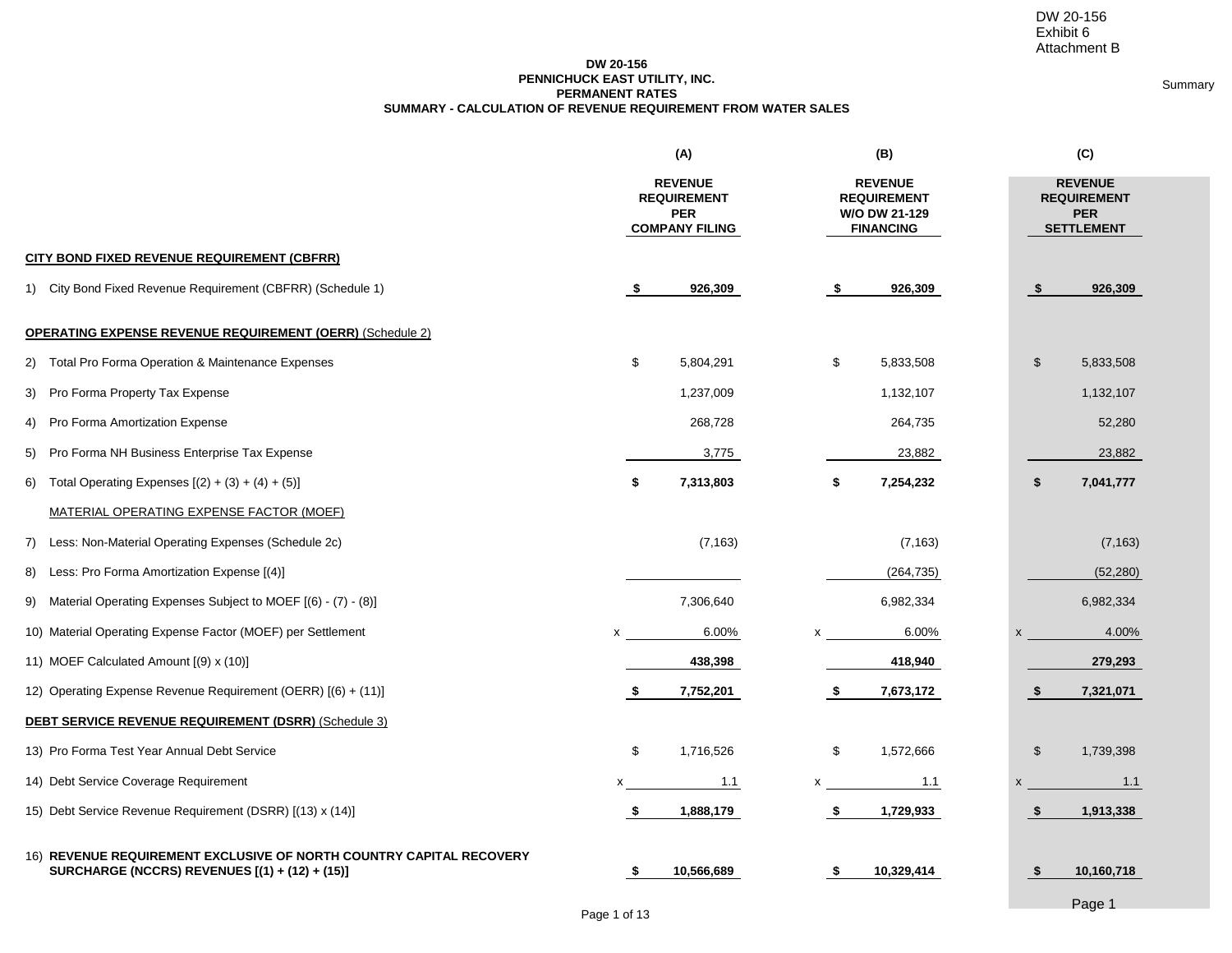### **DW 20-156 PENNICHUCK EAST UTILITY, INC. SUMMARY - CALCULATION OF REVENUE REQUIREMENT FROM WATER SALES PERMANENT RATES**

|                                                                                                    |    | (A)                                                                         |        |      | (B)                                                                       |        |    |                                                                         |        |
|----------------------------------------------------------------------------------------------------|----|-----------------------------------------------------------------------------|--------|------|---------------------------------------------------------------------------|--------|----|-------------------------------------------------------------------------|--------|
|                                                                                                    |    | <b>REVENUE</b><br><b>REQUIREMENT</b><br><b>PER</b><br><b>COMPANY FILING</b> |        |      | <b>REVENUE</b><br><b>REQUIREMENT</b><br>W/O DW 21-129<br><b>FINANCING</b> |        |    | <b>REVENUE</b><br><b>REQUIREMENT</b><br><b>PER</b><br><b>SETTLEMENT</b> |        |
| <b>CALCULATION OF PERCENT INCREASE (DECREASE) IN ANNUAL BASE RATE WATER REVENUES</b>               |    |                                                                             |        |      |                                                                           |        |    |                                                                         |        |
| 17) Total Proposed Revenue Requirement Exclusive of NCCRS Revenues [(16)]                          | \$ | 10,566,689                                                                  |        | \$   | 10,329,414                                                                |        | \$ | 10,160,718                                                              |        |
| 18) Less: Pro Forma Test Year Other Operating Revenues (Schedule 2)                                |    | (30, 188)                                                                   |        |      | (30, 188)                                                                 |        |    | (30, 188)                                                               |        |
| 19) Total Proposed Water Revenues from Base Rates [(17) - (18)]                                    |    | 10,536,501                                                                  |        |      | 10,299,226                                                                |        |    | 10,130,530                                                              |        |
| 20) Less: Pro Forma Test Year Water Revenues from Base Rates (Schedule 2)                          |    | (8,674,186)                                                                 |        |      | (8,674,186)                                                               |        |    | (8,674,186)                                                             |        |
| 21) Proposed Increase / (Decrease) in Annual Water Revenues from Base Rates [(19) - (20)]          | \$ | 1,862,315                                                                   | 21.47% | \$   | 1,625,040                                                                 | 18.73% | \$ | 1,456,344                                                               | 16.79% |
| 22) Less: Pro Forma Test Year Water Revenues from QCPAC (Schedule 2)                               |    | (258, 489)                                                                  |        |      | (258, 489)                                                                |        |    | (258, 489)                                                              |        |
| 23) Proposed Increase / (Decrease) in Total Annual Revenues from Water Sales [(21) - (22)]         |    | 1,603,826                                                                   | 18.49% | - \$ | 1,366,551                                                                 | 15.75% |    | 1,197,855                                                               | 13.81% |
| <b>OPERATING REVENUES AFTER IMPLEMENTATION OF PERMANENT RATES</b>                                  |    |                                                                             |        |      |                                                                           |        |    |                                                                         |        |
| 24) Proposed Revenues from Base Rates [(19)]                                                       | \$ | 10,536,501                                                                  |        | \$   | 10,299,226                                                                |        | \$ | 10,130,530                                                              |        |
| 25) Other Operating Revenues [(18)]                                                                |    | 30,188                                                                      |        |      | 30,188                                                                    |        |    | 30,188                                                                  |        |
| 26) Proposed North Country Capital Recovery Surcharge (NCCRS) (Schedule 2)                         |    | 178,915                                                                     |        |      | 178,915                                                                   |        |    | 178,915                                                                 |        |
| 27) Total Proposed Operating Revenues after Implementation of Temporary Rates [(24) + (25) + (26)] | æ. | 10,745,604                                                                  |        |      | 10,508,329                                                                |        |    | 10,339,633                                                              |        |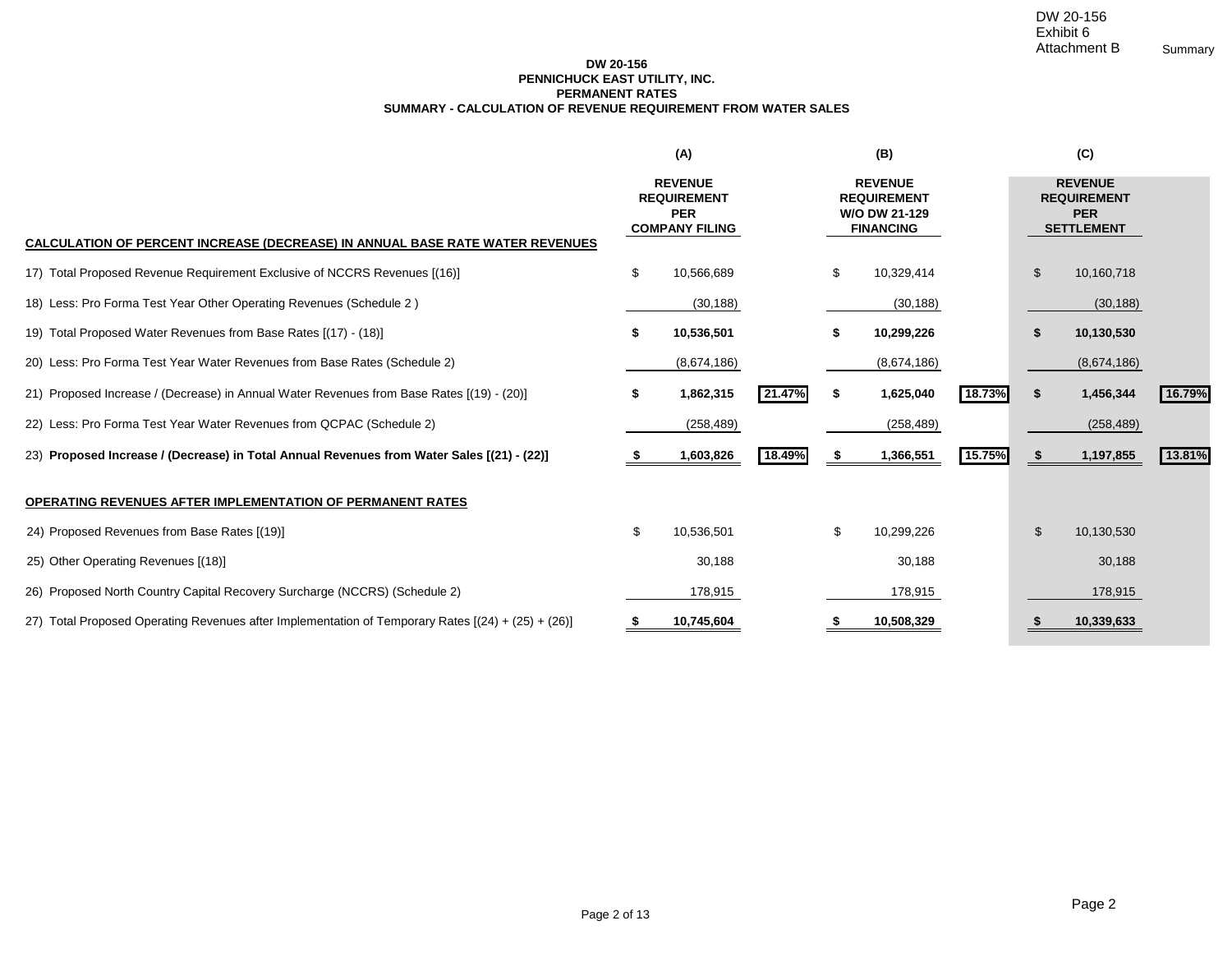## **DW 20-156 PENNICHUCK EAST UTILITY, INC. PERMANENT RATES**

# **SCHEDULE 1 - CALCULATION OF PEU'S SHARE OF CITY BOND FIXED REVENUE REQUIREMENT (CBFRR)**

| Total City Bond \$ 150,570,000<br><b>Bond Interest Rate</b><br><b>Bond Period</b>                                                                                                          |                            | 4.09%                                              | 30 yrs.                                                                                                                                  |  |
|--------------------------------------------------------------------------------------------------------------------------------------------------------------------------------------------|----------------------------|----------------------------------------------------|------------------------------------------------------------------------------------------------------------------------------------------|--|
| Total City Bond \$<br>Less Rate Stabilization fund \$<br>Amount of City Bond to be prorated between Utilities CBFRR \$<br>PEU Share of CBFRR                                               |                            | 150,570,000<br>5,000,000<br>145,570,000<br>10.21%  |                                                                                                                                          |  |
| PEU Prorata share<br>Add back PEU Pro Rata Share of Rate Stabilization Reserve \$<br>Total PEU Pro Rata Share for CBFRR/MARA \$                                                            | \$                         | 14,864,176<br>980,000<br>15,844,176                |                                                                                                                                          |  |
| <b>Bond Interest Rate</b><br><b>Bond Period</b><br><b>PEU CBFRR Requirement \$</b>                                                                                                         |                            | 4.09%<br>926,309                                   | 30 yrs.                                                                                                                                  |  |
| Notes:<br>Pro Rata Calculation as follows: <sup>(1)</sup>                                                                                                                                  |                            |                                                    |                                                                                                                                          |  |
| PWW & Southwood Equity (12/31/2011) <sup>(2)</sup><br>PEU Equity (12/31/2011)<br>PAC Equity (12/31/2011)                                                                                   | \$<br>\$                   | 56,442,675<br>6,540,063<br>1,066,353<br>64,049,091 | 88.12%<br>10.21%<br>1.66%<br>100.00%                                                                                                     |  |
| Calculation of RSF Pecentage based on Revenue requirements from DW13-126, 13-128 and 13-130                                                                                                |                            |                                                    |                                                                                                                                          |  |
| RSF amount funded by City Bond -<br>PWW Revenue Requirment -<br>PEU Revenue Requirement -<br>PAC Revenue Requirement -<br>PEU Share of RSF as a percentage -<br>PEU Share of RSF in \$\$ - | \$<br>\$<br>\$<br>\$<br>\$ | 5,000,000<br>19.56%<br>980,000                     | 27,689,214 per DW13-130 Settlement Agreement<br>6,913,261 per DW13-126 Settlement Agreement<br>745,186 per DW13-128 Settlement Agreement |  |
| Distribution of RSF funds to Revenue Requirement RSF's <sup>(3)</sup><br>CBFRR RSF \$<br>MOERR RSF \$<br>1.0 DSRR RSF                                                                      | - \$<br>\$                 | 31,000<br>898,000<br>51,000<br>980,000             |                                                                                                                                          |  |
| (1) Calculations are from DW11-026<br>(2) Consists of Equity as of 12/31/2011 as follows:<br><b>PWW</b><br>Southwood<br>Total                                                              |                            |                                                    | 54,395,626<br>2,047,049<br>56,442,675<br>\$                                                                                              |  |
| (3) PEU RSF fund levels as established in DW17-128                                                                                                                                         |                            |                                                    |                                                                                                                                          |  |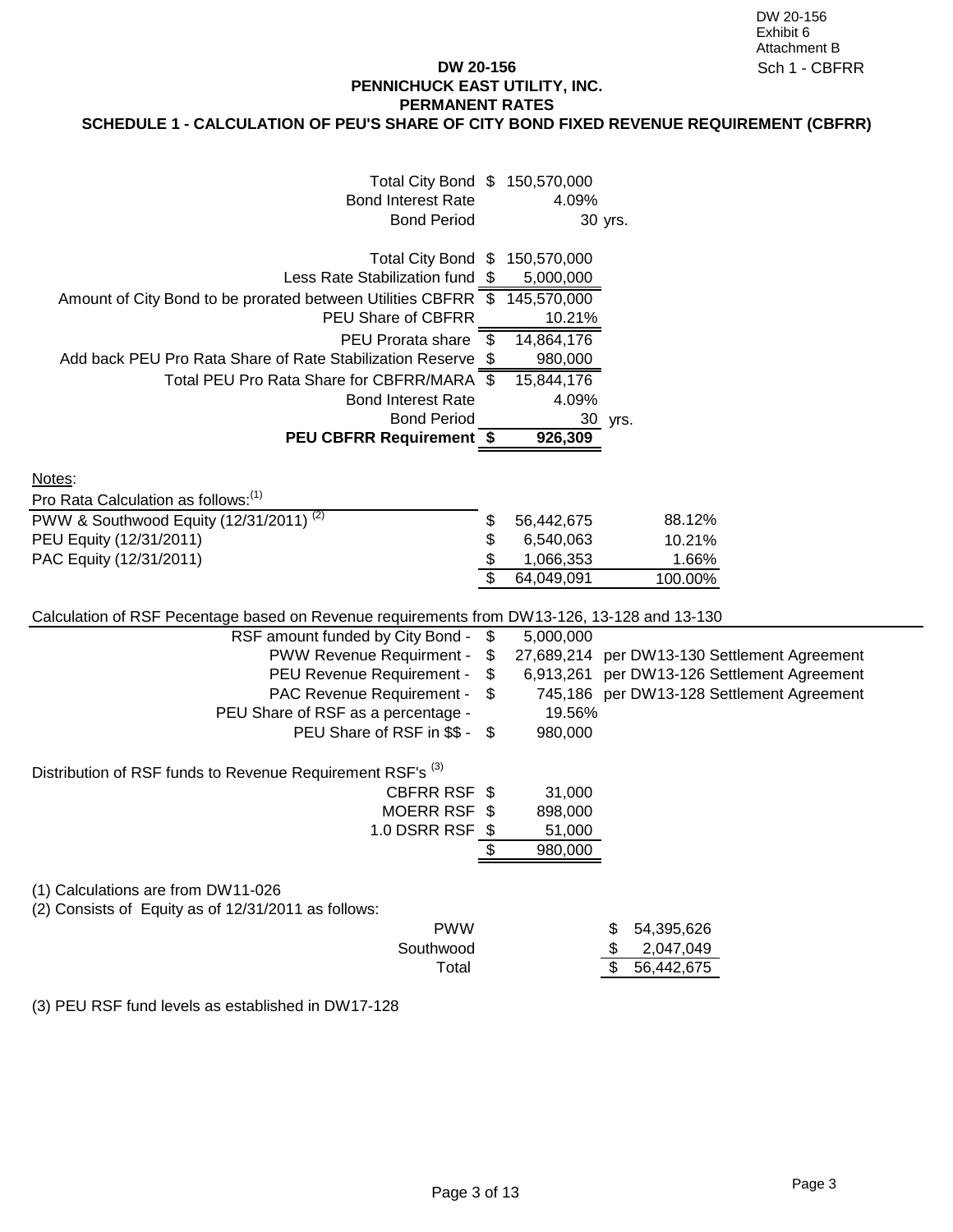### **DW 20-156 PENNICHUCK EAST UTILITY, INC. SCHEDULE 2 - OPERATING INCOME STATEMENT AND DETAILED CALCULATION OF ESTIMATED REVENUE REQUIREMENT PERMANENT RATES**

|                                                                                                                                                                                                                                                                                                                                                              |                                                                                        | <b>Company Proposal per Original Filing</b>                                     |                                                                                      | <b>Settlement Proposal</b>                                                                            |                                                                           |                                                                    |                                                                      |  |  |  |
|--------------------------------------------------------------------------------------------------------------------------------------------------------------------------------------------------------------------------------------------------------------------------------------------------------------------------------------------------------------|----------------------------------------------------------------------------------------|---------------------------------------------------------------------------------|--------------------------------------------------------------------------------------|-------------------------------------------------------------------------------------------------------|---------------------------------------------------------------------------|--------------------------------------------------------------------|----------------------------------------------------------------------|--|--|--|
|                                                                                                                                                                                                                                                                                                                                                              | (1)<br><b>Test Year</b><br>Operating Income                                            | (2)<br>Company<br>Adjustments<br>to Derive<br><b>Permanent Rates</b>            | (3)<br><b>Adjusted Test Yr</b><br>Operating Income<br>per Co' Filing<br>(Co's Sch 1) | (4)<br>Adj's per<br>Settlement<br>(Sch 2a)                                                            | (5)<br>Pro Forma<br>Operating Income<br>per Settlement                    | (6)<br>Revenue<br>Increase<br>per<br>Settlement                    | (7)<br>Revenue<br>Requirement<br>per<br>Settlement                   |  |  |  |
| <b>OPERATING REVENUES</b><br>Revenues from Water Sales:<br>Water Revenues from Base Rates<br>Water Revenues from Qualified Capital Project Adjustment Charge (QCPAC)<br><b>Total Revenues from Water Sales</b><br><b>Other Operating Revenues</b><br>Water Revenues from North Country Capital Recovery Surcharge (NCCRS)<br><b>Total Operating Revenues</b> | 8,500,418<br>\$.<br>106,880<br>8,607,298<br>30,188<br>181,603<br>8,819,089             | \$<br>173,768<br>151,609<br>325,377<br>325,377                                  | 8,674,186<br>-S<br>258,489<br>8,932,675<br>30,188<br>181,603<br>9,144,466            |                                                                                                       | \$<br>8,674,186<br>258,489<br>8,932,675<br>30,188<br>181,603<br>9,144,466 | 1,456,344<br>\$<br>(258, 489)<br>1,197,855<br>(2,688)<br>1,195,167 | 10,130,530<br>\$<br>10,130,530<br>30,188<br>178,915<br>10,339,633    |  |  |  |
| <b>OPERATING EXPENSES</b><br>Operation and Maintenance Expenses:<br><b>Production Expense</b><br>Transmission and Distribution Expense<br><b>Customer Account and Collection Expense</b><br>Administrative and General Expense<br>Inter-Division Management Fee<br><b>Total Operation and Maintenance Expenses</b>                                           | 2,257,197<br>1,006,231<br>204,718<br>181,461<br>2,397,260<br>6,046,867                 | 90,727<br>(277, 276)<br>(5,733)<br>(8, 241)<br>(42, 053)<br>(242, 576)          | 2,347,924<br>728,955<br>198,985<br>173,220<br>2,355,207<br>5,804,291                 | 1,398<br>$\mathbf{1}$<br>(52, 527)<br>$\overline{2}$<br>870<br>$3 - 4$<br>$5 - 8$<br>79,476<br>29,217 | 2,349,322<br>676,428<br>198,985<br>174.090<br>2,434,683<br>5,833,508      |                                                                    | 2,349,322<br>676,428<br>198,985<br>174,090<br>2,434,683<br>5,833,508 |  |  |  |
| Other Operating Expenses:<br>Property Tax Expense<br>Gain from Forgiveness of SRF Debt<br><b>Depreciation Expense</b><br>Amortization of Acquisition Adjustment<br>Amortization of Contributions in Aid of Construction (CIAC)<br>Amortization Expense - Other<br><b>Total Other Operating Expenses</b>                                                      | 1,174,044<br>(23,660)<br>1,549,220<br>(195, 643)<br>(431, 235)<br>340,758<br>2,413,484 | 62,965<br>23,660<br>(1,549,220)<br>195,643<br>431,235<br>(72,030)<br>(907, 747) | 1,237,009<br>268,728<br>1,505,737                                                    | $(104,902)$ 9-10<br>$(216, 448)$ 11-12<br>(321, 350)                                                  | 1,132,107<br>52,280<br>1,184,387                                          |                                                                    | 1,132,107<br>52,280<br>1,184,387                                     |  |  |  |
| Income Tax Expense:<br>Federal Income Tax Expense<br>State Income Tax Expense<br>NH Business Enterprise Tax<br><b>Total Income Tax Expense</b><br><b>Total Operating Expenses</b>                                                                                                                                                                            | 325,301<br>90,059<br>3,775<br>419,135<br>8,879,486                                     | (325, 301)<br>(90,059)<br>(415,360)<br>(1,565,683)                              | 3,775<br>3,775<br>7,313,803                                                          | 20,107<br>13<br>20,107<br>(272, 026)                                                                  | 23,882<br>23,882<br>7,041,777                                             |                                                                    | 23,882<br>23,882<br>7,041,777                                        |  |  |  |
| <b>NET OPERATING INCOME</b>                                                                                                                                                                                                                                                                                                                                  | (60, 397)<br>S                                                                         | 1,891,060<br>- 56                                                               | 1.830.663                                                                            | 272.026                                                                                               | 2.102.689<br>s.                                                           | 1.195.167<br>£.                                                    | 3,297,855<br>Я.                                                      |  |  |  |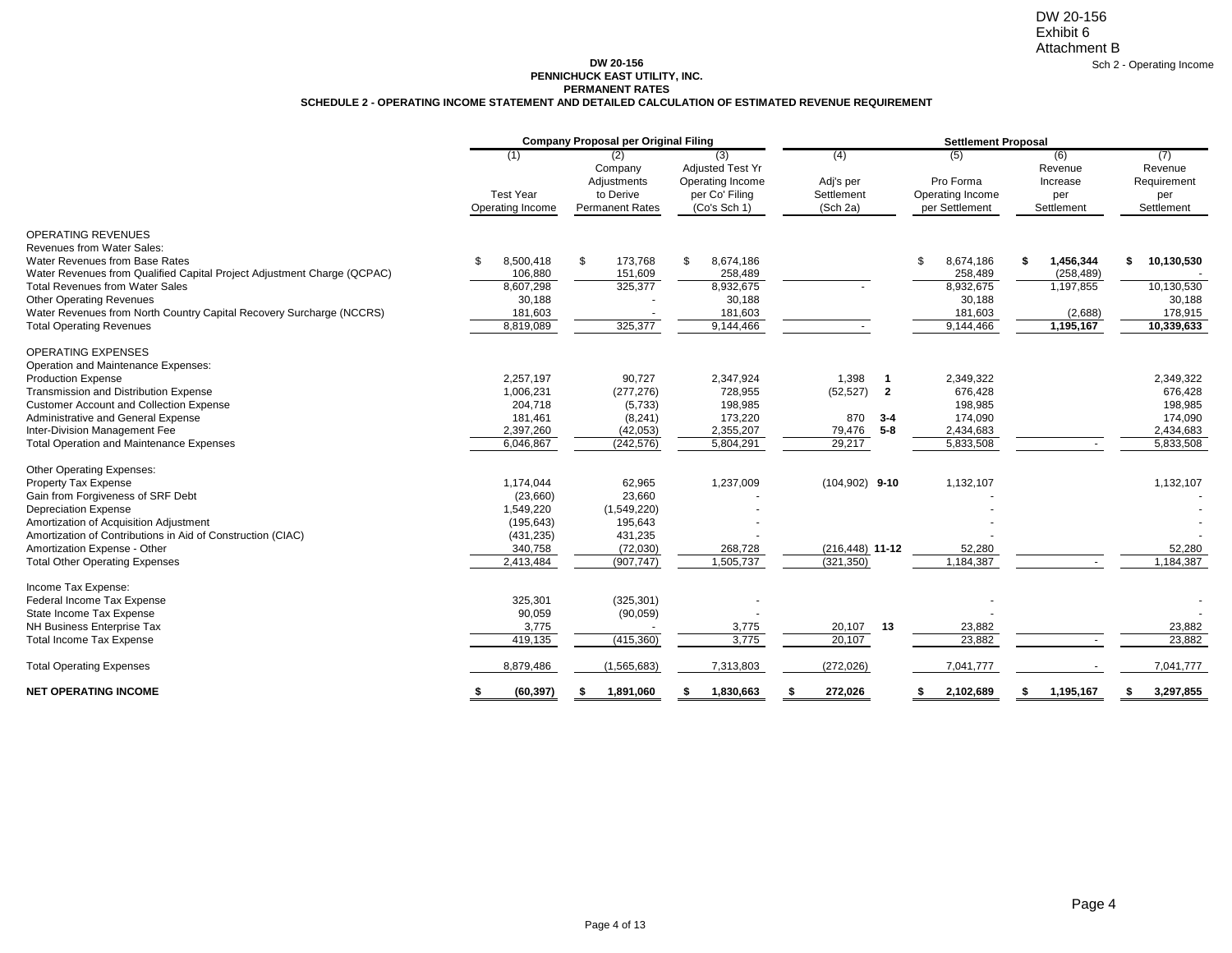DW 20-156 Exhibit 6 Attachment B

Sch 2 - Operating Income

### **DW 20-156 PENNICHUCK EAST UTILITY, INC. SCHEDULE 2 - OPERATING INCOME STATEMENT AND DETAILED CALCULATION OF ESTIMATED REVENUE REQUIREMENT PERMANENT RATES**

| <b>CALCULATION OF REVENUE DEFICIENCY AND REQUIRED INCREASE:</b>                                                                                                                                                                                                                       | <b>PER COMPANY</b>                                              | <b>SETTLEMENT</b><br><b>ADJUSTMENTS</b> | PER SETTLEMENT                                                                                                                                                                                                                                                                                                                                                                                           | <b>REVENUE</b><br><b>INCREASE</b>                                                                                       | <b>SETTLEMENT</b>                                                         |
|---------------------------------------------------------------------------------------------------------------------------------------------------------------------------------------------------------------------------------------------------------------------------------------|-----------------------------------------------------------------|-----------------------------------------|----------------------------------------------------------------------------------------------------------------------------------------------------------------------------------------------------------------------------------------------------------------------------------------------------------------------------------------------------------------------------------------------------------|-------------------------------------------------------------------------------------------------------------------------|---------------------------------------------------------------------------|
| <b>NET OPERATING INCOME</b><br>LESS: QUALIFIED CAPITAL PROJECT ADJUSTMENT CHARGE (QCPAC) REVENUES<br>LESS: NORTH COUNTRY CAPITAL RECOVERY SURCHARGE (NCCRS) REVENUES<br>NET OPERATING INCOME EXCLUSIVE OF QCPAC and NCCRS REVENUES                                                    | 1,830,663<br>\$<br>(258, 489)<br>(181, 603)<br>-\$<br>1,390,571 | \$<br>272,026<br>\$<br>272,026          | \$<br>2,102,689<br>(258, 489)<br>(181, 603)<br>\$<br>1,662,597                                                                                                                                                                                                                                                                                                                                           | \$<br>1,195,167<br>258,489<br>2,688<br>1,456,344<br>\$                                                                  | 3,297,855<br>\$<br>(178, 915)<br>\$<br>3,118,940                          |
| LESS: CITY BOND FIXED REVENUE REQUIREMENT (CBFRR)                                                                                                                                                                                                                                     | (926, 309)                                                      |                                         | (926, 309)                                                                                                                                                                                                                                                                                                                                                                                               |                                                                                                                         | (926, 309)                                                                |
| LESS: MATERIAL OPERATING EXPENSE FACTOR (MOEF)<br>TOTAL OPERATING EXPENSES<br>LESS: NON-MATERIAL OPERATING EXPENSES<br>LESS: AMORTIZATION EXPENSE - OTHER<br>MATERIAL OPERATING EXPENSES SUBJECT TO MOEF<br>MATERIAL OPERATING EXPENSE FACTOR (MOEF)<br><b>CALCULATED MOEF AMOUNT</b> | (7,313,803)<br>7,163<br>(7,306,640)<br>6.00%<br>(438, 398)      | 272,026<br>52,280<br>324,306<br>159,105 | (7,041,777)<br>7,163<br>52,280<br>(6,982,334)<br>4.00%<br>(279, 293)                                                                                                                                                                                                                                                                                                                                     | 4.00%                                                                                                                   | (7,041,777)<br>7,163<br>52,280<br>(6,982,334)<br>4.00%<br>X<br>(279, 293) |
| <b>LESS: DEBT SERVICE REVENUE REQUIREMENT (DSRR)</b><br>PRO FORMA DEBT SERVICE<br><b>x DEBT COVERAGE REQUIREMENT</b><br>DEBT SERVICE REVENUE REQUIREMENT (DSRR)                                                                                                                       | (1,716,526)<br>$1.1 \times$<br>(1,888,179)                      | (22, 872)<br>1.1<br>(25, 159)           | (1,739,398)<br>1.1<br>(1,913,338)                                                                                                                                                                                                                                                                                                                                                                        | $1.1 \times$                                                                                                            | (1,739,398)<br>1.1<br>(1,913,338)                                         |
| CALCULATED REVENUE (DEFICIENCY) / INCREASE                                                                                                                                                                                                                                            | (1,862,315)<br>-\$                                              | \$<br>405,972                           | (1, 456, 344)<br>\$                                                                                                                                                                                                                                                                                                                                                                                      | 1,456,344<br>\$                                                                                                         | -\$                                                                       |
|                                                                                                                                                                                                                                                                                       |                                                                 |                                         |                                                                                                                                                                                                                                                                                                                                                                                                          |                                                                                                                         |                                                                           |
|                                                                                                                                                                                                                                                                                       |                                                                 |                                         | <b>Revenue Requirement Component Summary:</b>                                                                                                                                                                                                                                                                                                                                                            |                                                                                                                         |                                                                           |
|                                                                                                                                                                                                                                                                                       |                                                                 |                                         | <b>City Bond Fixed Revenue Requirement (CBFRR):</b>                                                                                                                                                                                                                                                                                                                                                      |                                                                                                                         | \$<br>926,309                                                             |
|                                                                                                                                                                                                                                                                                       |                                                                 |                                         | <b>Operating Expense Revenue Requirement (OERR):</b><br>Total O & M Expenses<br>Property Tax Expense<br><b>Amortization Expense</b><br>NH Business Enterprise Tax<br><b>Total Operating Expenses</b><br>Less: Non-Material Operating Expenses<br>Less: Amortization Expense - Other<br><b>Material Operating Expenses</b><br>Material Operating Expense Factor (MOEF) x<br><b>Calculated MOEF Amount</b> | \$<br>5,833,508<br>1,132,107<br>52,280<br>23,882<br>7,041,777<br>(7, 163)<br>(52, 280)<br>6,982,334<br>4.00%<br>279,293 | 7,321,071                                                                 |
|                                                                                                                                                                                                                                                                                       |                                                                 |                                         | Debt Service Revenue Requirement (DSRR):                                                                                                                                                                                                                                                                                                                                                                 |                                                                                                                         |                                                                           |
|                                                                                                                                                                                                                                                                                       |                                                                 |                                         | Pro Forma Debt Service<br>Debt Service Coverage Requirement x                                                                                                                                                                                                                                                                                                                                            | \$<br>1,739,398<br>1.1                                                                                                  | 1,913,338                                                                 |
|                                                                                                                                                                                                                                                                                       |                                                                 |                                         | Revenue Requirement from Water Sales and Other Water Revenues:                                                                                                                                                                                                                                                                                                                                           |                                                                                                                         | 10,160,718                                                                |
|                                                                                                                                                                                                                                                                                       |                                                                 |                                         | North Country Capital Recovery Surcharge (NCCRS):                                                                                                                                                                                                                                                                                                                                                        |                                                                                                                         | 178,915                                                                   |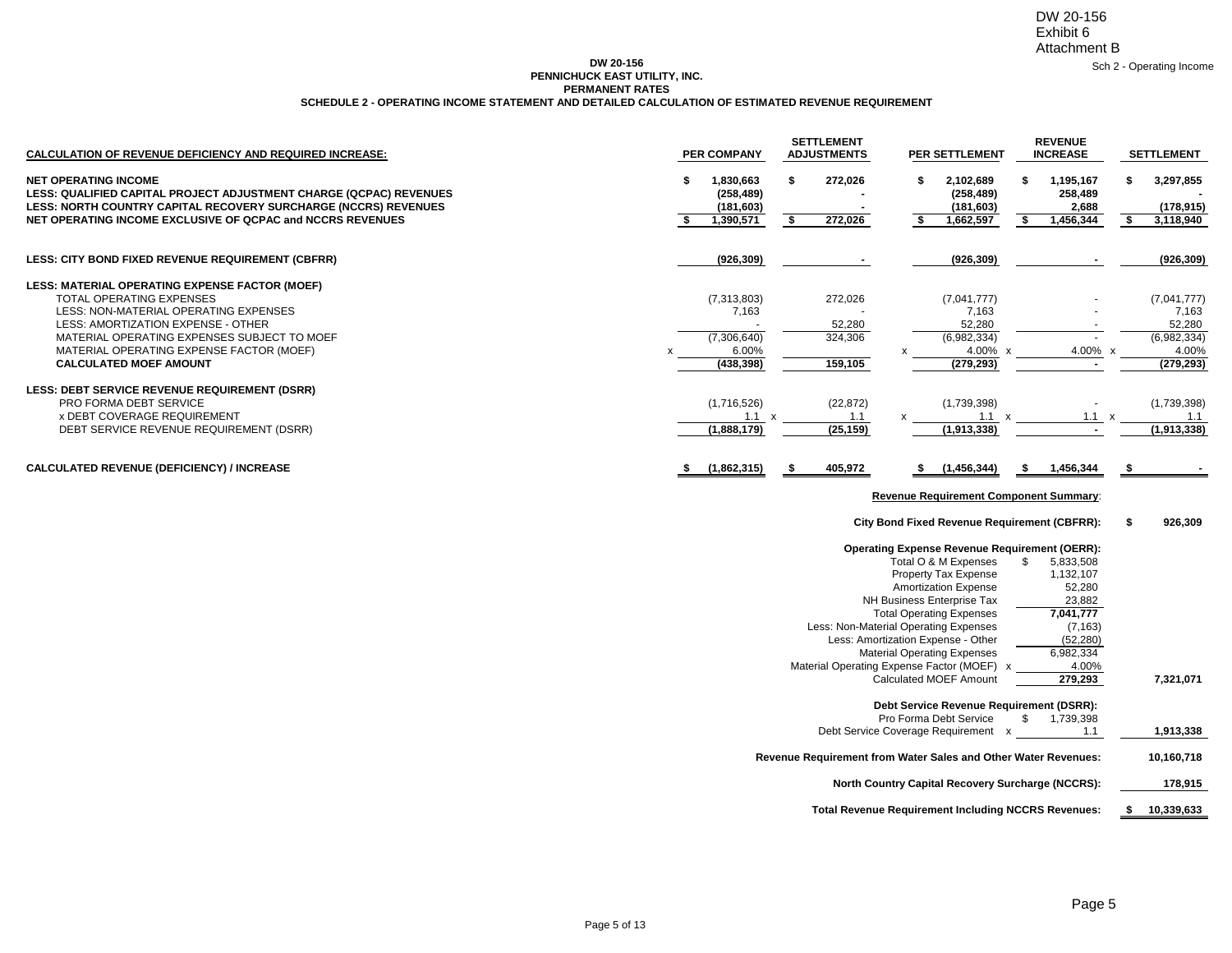## **DW 20-156 PENNICHUCK EAST UTILITY, INC. PERMANENT RATES SCHEDULE 2a - OPERATING INCOME ADUSTMENTS PER SETTLEMENT**

| Adj#             | <b>Account Description</b>                                    | Data<br><b>Request</b><br>Reference    | <b>Amounts</b>            |                        |
|------------------|---------------------------------------------------------------|----------------------------------------|---------------------------|------------------------|
|                  | <b>OPERATING EXPENSES</b>                                     |                                        |                           |                        |
|                  | <b>OPERATION AND MAINTENANCE EXPENSES</b>                     |                                        |                           |                        |
|                  | <b>Production Expense:</b>                                    |                                        |                           |                        |
| 1                | Purchased Water Expense:                                      | <b>Staff 1-23</b>                      |                           | $\sqrt[6]{3}$<br>1,398 |
|                  | <b>Transmission and Distribution Expense:</b>                 |                                        |                           |                        |
| $\boldsymbol{2}$ | Leak Detection:                                               | <b>Staff 2-11</b>                      |                           | (52, 527)              |
|                  | <b>Administrative and General Expense:</b>                    |                                        |                           |                        |
| 3                | Insurance Expense:                                            | <b>Staff 1-26</b><br><b>Staff 2-12</b> | 10,567<br>\$<br>(10, 759) | (192)                  |
| 4                | <b>Regulatory Commission Expense:</b>                         | <b>Staff 2-13</b>                      |                           | 1,062                  |
|                  | <b>Total Adjustments - Administrative and General Expense</b> |                                        |                           | 870                    |
|                  | <b>Inter-Divison Management Fee:</b>                          |                                        |                           |                        |
| 5                | Non-union Compensation:                                       | <b>Staff 1-27</b><br><b>Staff 2-15</b> | 37,809<br>773             | 38,582                 |
| 6                | Lease Expense:                                                | <b>Staff 2-15</b>                      |                           | (9)                    |
| 7                | Pension Expense and Health Retirement:                        | <b>Staff 1-30</b><br><b>Staff 2-15</b> | 46,660<br>748             | 47,408                 |
| 8                | Tier 1 Allocation Expense:                                    | <b>Staff 1-31</b><br><b>DOE 3-4</b>    | 800<br>(7,305)            | (6, 505)               |
|                  | <b>Total Adjustments - Inter-Division Management Fee</b>      |                                        |                           | 79,476                 |
|                  | <b>Total Adjustments - Operation and Maintenance Expenses</b> |                                        |                           | 29,217                 |
|                  | <b>OTHER OPERATING EXPENSES</b>                               |                                        |                           |                        |
|                  | <b>Property Tax Expense:</b>                                  |                                        |                           |                        |
| 9                | Property Tax Expense:                                         | <b>Staff 2-26</b>                      |                           | 4,432                  |
| 10               | Property Tax Expense Adjustment                               | Schedule 5                             |                           | (109, 334)             |
|                  | <b>Total Adjustments - Property Tax Expense</b>               |                                        |                           | (104, 902)             |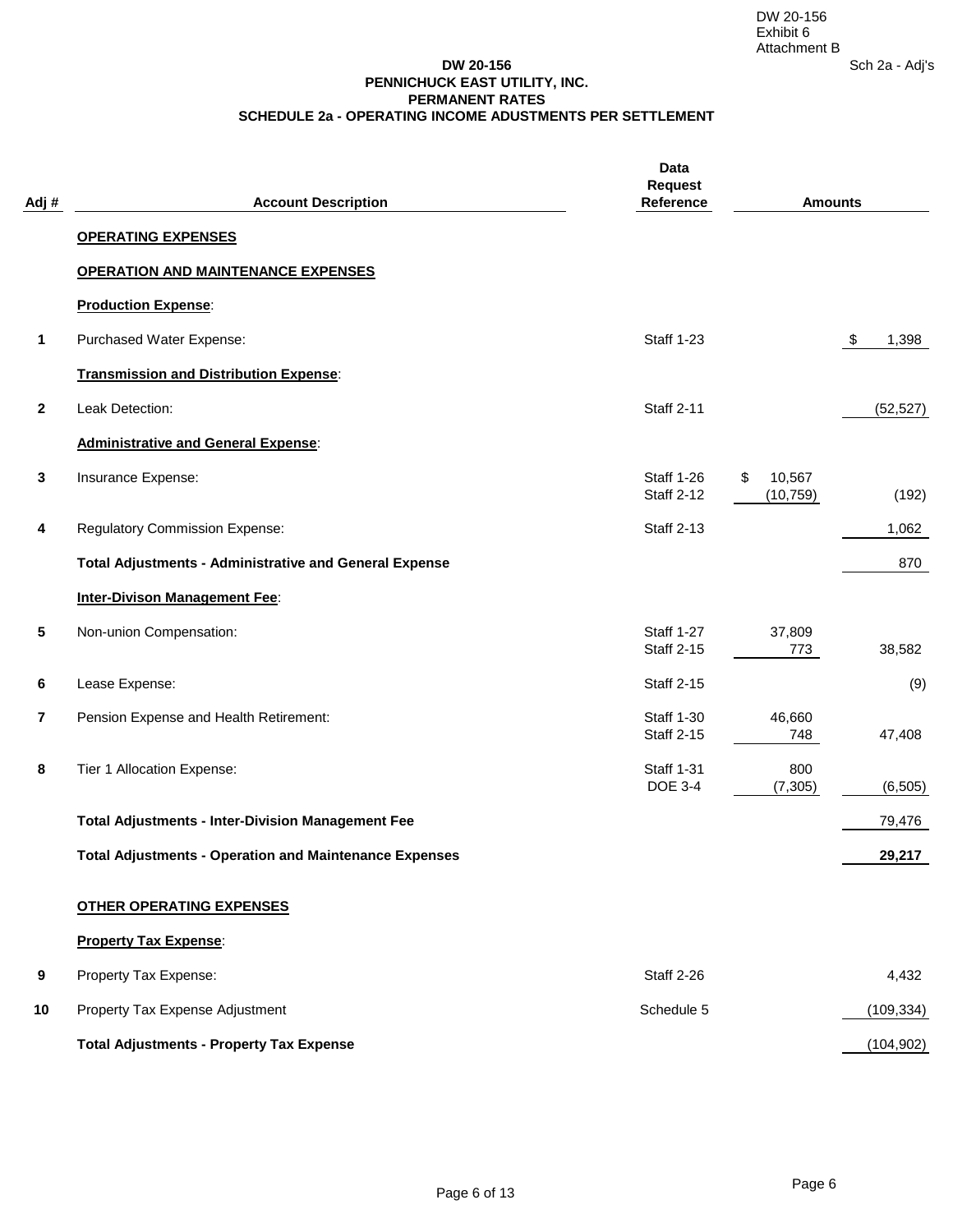## **DW 20-156 PENNICHUCK EAST UTILITY, INC. PERMANENT RATES SCHEDULE 2a - OPERATING INCOME ADUSTMENTS PER SETTLEMENT**

| Adj# | <b>Account Description</b>                              | Data<br><b>Request</b><br><b>Reference</b>               | <b>Amounts</b>                   |               |
|------|---------------------------------------------------------|----------------------------------------------------------|----------------------------------|---------------|
|      | <b>Amortization Expense - Other:</b>                    |                                                          |                                  |               |
| 11   | Amortization Expense - Other:                           | <b>Staff 2-26</b>                                        |                                  | (7,688)       |
| 12   | Amortization of RSF Account Deficit:                    | <b>Staff 1-16</b><br><b>Staff 2-10</b><br>Towns Tech 2-3 | 14,296<br>(10,601)<br>(212, 455) | (208, 760)    |
|      |                                                         |                                                          |                                  |               |
|      | <b>Total Adjustments - Amortization Expense - Other</b> |                                                          |                                  | (216, 448)    |
|      | <b>Total Adjustments - Other Operating Expenses</b>     |                                                          |                                  | (321, 350)    |
|      | <b>INCOME TAX EXPENSE</b>                               |                                                          |                                  |               |
|      | <b>NH Business Enterprise Tax:</b>                      |                                                          |                                  |               |
| 13   | NH Business Enterprise Tax:                             | <b>Staff 1-37</b>                                        |                                  | 20,107        |
|      | Total Adjustments - Income Tax Expense                  |                                                          |                                  | 20,107        |
|      | <b>TOTAL ADJUSTMENTS - OPERATING EXPENSES</b>           |                                                          |                                  | (272, 026)    |
|      | <b>NET OPERATING INCOME ADJUSTMENTS</b>                 |                                                          |                                  | 272,026<br>s. |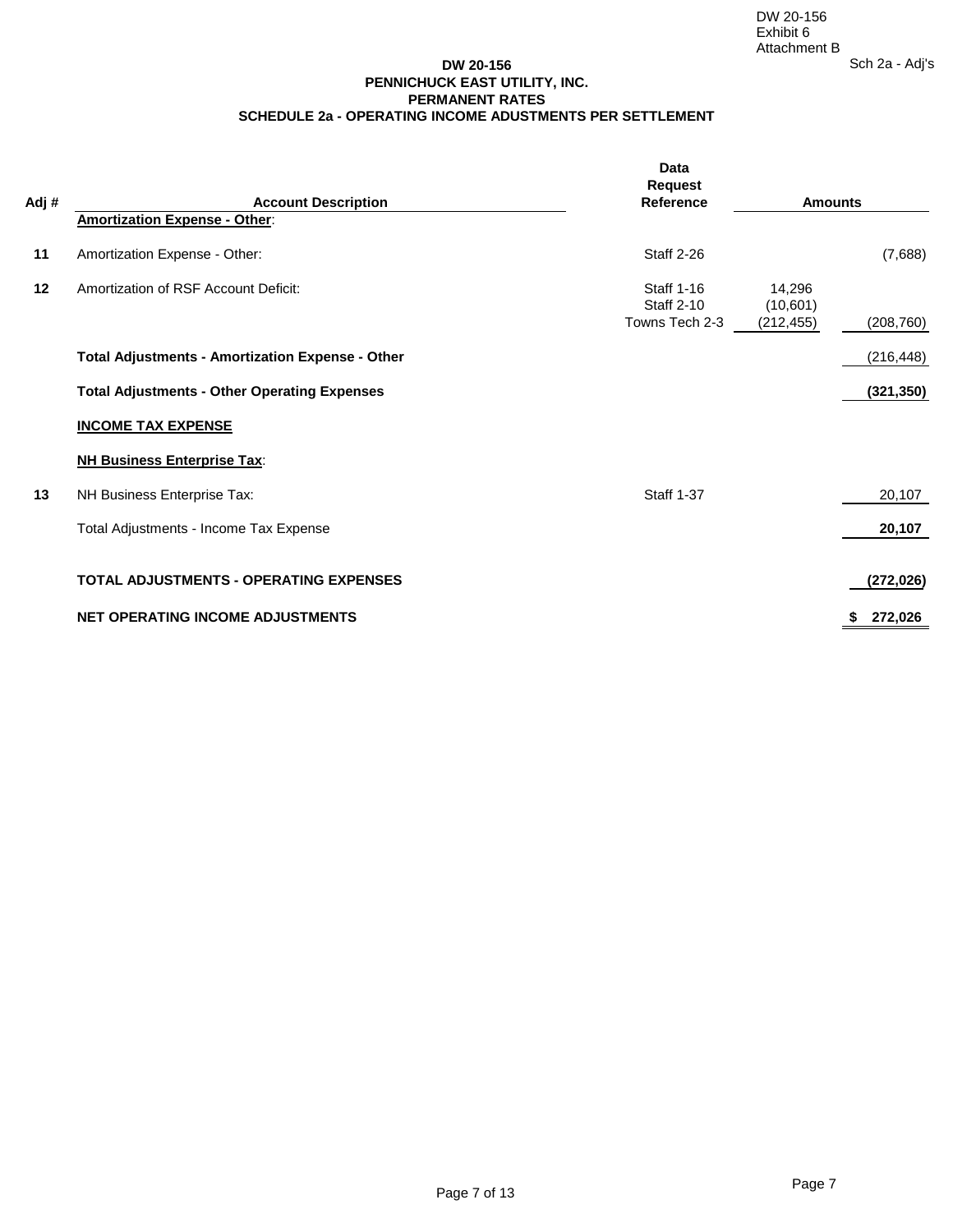## **DW 20-156 PENNICHUCK EAST UTILITY, INC. SCHEDULE 2b - ANALYSIS OF OPERATING REVENUES PERMANENT RATES**

| <b>Rate or Class</b><br>of Service       | <b>Test Year</b><br><b>Base Rate</b><br><b>Revenues</b> | <b>Test Year</b><br><b>QCPAC</b><br><b>Revenues</b> | <b>Total</b><br><b>Test Year</b><br><b>Revenues</b> | <b>Pro Forma</b><br><b>QCPAC</b><br><b>Revenues</b> | <b>Total</b><br><b>Test Year</b><br>Pro Forma<br><b>Revenues</b> | 5-Yr Avg<br><b>Base Rate</b><br>Pro Forma | 5-Yr Avg<br><b>QCPAC</b><br>Pro Forma | Total 5-Yr<br>Average<br><b>Pro Forma</b><br><b>Revenues</b> | 5-Yr Avg<br>Pro Forma<br><b>Revenues</b><br><b>Less: QCPAC</b> | <b>Pro Forma</b><br><b>Test Year</b><br><b>Revenues</b> |
|------------------------------------------|---------------------------------------------------------|-----------------------------------------------------|-----------------------------------------------------|-----------------------------------------------------|------------------------------------------------------------------|-------------------------------------------|---------------------------------------|--------------------------------------------------------------|----------------------------------------------------------------|---------------------------------------------------------|
| G-M                                      | \$7,221,538                                             | 90,800<br>\$                                        | \$7,312,338                                         | \$<br>124,402                                       | \$7,436,740                                                      | 173,766<br>\$                             | \$<br>5,178                           | \$7,615,684                                                  | \$7,395,304                                                    | \$7,615,684                                             |
| Private FP                               | 358,892                                                 | 4,513                                               | 363,405                                             | 6,182                                               | 369,587                                                          |                                           |                                       | 369,587                                                      | 358,892                                                        | 369,587                                                 |
| FP - Hydrants                            | 852,013                                                 | 10,713                                              | 862,726                                             | 14,677                                              | 877,403                                                          |                                           | $\sim$                                | 877,403                                                      | 852,013                                                        | 877,403                                                 |
| Windham Public Hydrant                   | 38,577                                                  | 485                                                 | 39,062                                              | 665                                                 | 39,727                                                           |                                           |                                       | 39,727                                                       | 38,577                                                         | 39,727                                                  |
| Raymond Public Hydrant                   | 6,139                                                   | 77                                                  | 6,216                                               | 106                                                 | 6,322                                                            |                                           |                                       | 6,322                                                        | 6,139                                                          | 6,322                                                   |
| Lee Public Hydrant                       | 4,312                                                   | 54                                                  | 4,366                                               | 74                                                  | 4,440                                                            |                                           |                                       | 4,440                                                        | 4,312                                                          | 4,440                                                   |
| <b>Exeter Public Hydrant</b>             | 5,604                                                   | $70\,$                                              | 5,674                                               | 97                                                  | 5,771                                                            |                                           |                                       | 5,771                                                        | 5,604                                                          | 5,771                                                   |
| <b>Birch Hill Public Hydrant</b>         | 11,103                                                  | 140                                                 | 11,243                                              | 191                                                 | 11,434                                                           |                                           |                                       | 11,434                                                       | 11,103                                                         | 11,434                                                  |
| <b>Bow Public Hydrant</b>                | 2,240                                                   | 28                                                  | 2,268                                               | 39                                                  | 2,307                                                            |                                           |                                       | 2,307                                                        | 2,240                                                          | 2,307                                                   |
| <b>Revenues from Water Sales</b>         | 8,500,418                                               | 106,880                                             | 8,607,298                                           | 146,432                                             | 8,753,730                                                        | 173,766                                   | 5,178                                 | 8,932,675                                                    | 8,674,184                                                      | 8,932,675                                               |
| North Country Capital Recovery Surcharge | 181,603                                                 |                                                     | 181,603                                             |                                                     | 181,603                                                          |                                           |                                       | 181,603                                                      | 181,603                                                        | 181,603                                                 |
| Revenues from Water Sales and NCCRS      | 8,682,021                                               | 106,880                                             | 8,788,901                                           | 146,432                                             | 8,935,333                                                        | 173,766                                   | 5,178                                 | 9,114,278                                                    | 8,855,787                                                      | 9,114,278                                               |
| <b>Other Operating Revenues</b>          | 30,188                                                  |                                                     | 30,188                                              |                                                     | 30,188                                                           |                                           |                                       | 30,188                                                       | 30,188                                                         | 30,188                                                  |
| <b>Total Operating Revenues</b>          | \$8,712,209                                             | 106,880<br>\$                                       | \$8,819,089                                         | 146,432<br>\$                                       | \$8,965,521                                                      | \$173,766                                 | \$<br>5,178                           | \$9,144,466                                                  | \$8,885,975                                                    | \$9,144,466                                             |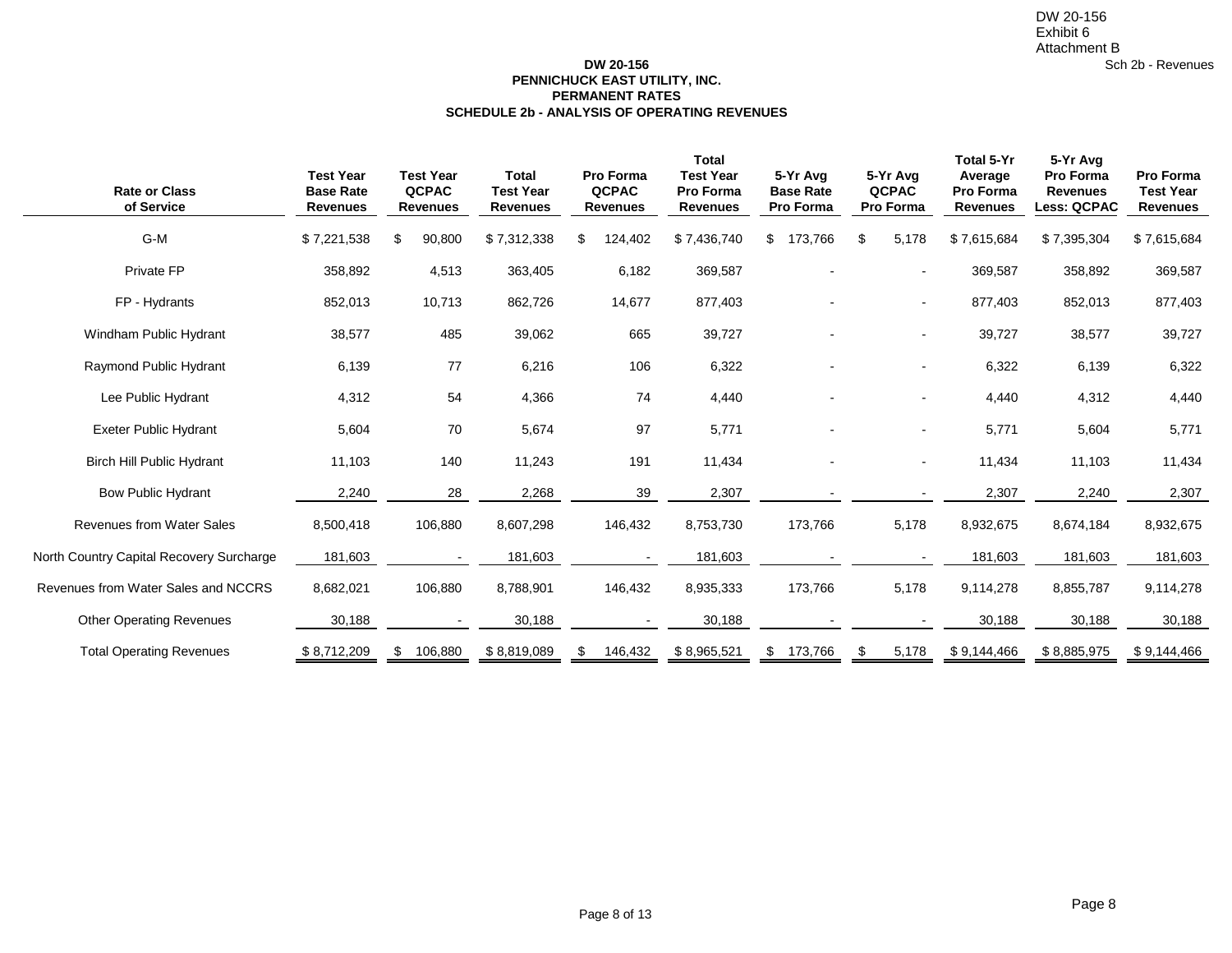# **DW 20-156 PENNICHUCK EAST UTILITY, INC. SCHEDULE 2c - NON-MATERIAL OPERATING EXPENSES PERMANENT RATES**

| Acct<br>No. | <b>Description</b>                           | <b>Per</b><br>Co's 2019<br>Gen'l Ledger | <b>Pro Forma</b><br>Adj's per<br><b>Co's Filing</b> | <b>Pro Forma</b><br><b>Balance per</b><br><b>Co's Filing</b> | <b>Pro Forma</b><br>Adj's per<br><b>Settlement</b> | <b>Pro Forma</b><br><b>Balance per</b><br><b>Settlement</b> |        |  |
|-------------|----------------------------------------------|-----------------------------------------|-----------------------------------------------------|--------------------------------------------------------------|----------------------------------------------------|-------------------------------------------------------------|--------|--|
|             | 923000 OUTSIDE SERVICES                      | 23,260                                  | (20, 701)                                           | 2,559                                                        | $\sim$                                             |                                                             | 2,559  |  |
|             | 930200 PUBLIC RELATIONS                      | -                                       |                                                     |                                                              | . .                                                |                                                             | $\sim$ |  |
|             | 930300 MEALS                                 | 4,604                                   | $\overline{\phantom{a}}$                            | 4,604                                                        |                                                    |                                                             | 4,604  |  |
|             | 930410 CHARITABLE CONTRIBUTIONS              | -                                       |                                                     |                                                              |                                                    |                                                             | $\sim$ |  |
|             | <b>TOTAL NON-MATERIAL OPERATING EXPENSES</b> | 27,864                                  | (20, 701)                                           | 7,163                                                        |                                                    |                                                             | 7,163  |  |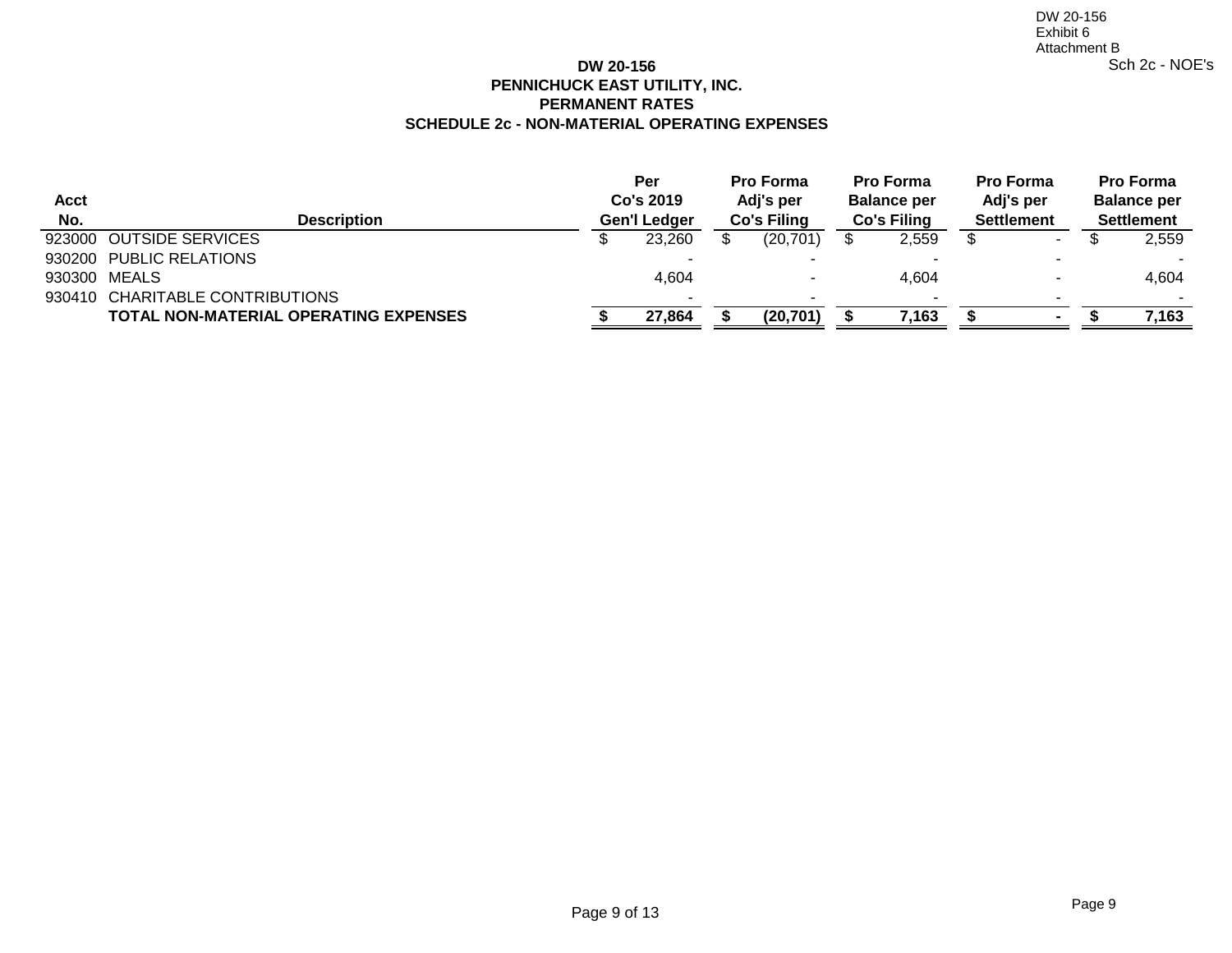### **PENNICHUCK EAST UTILITY, INC.** PERMANENT RATES<br>SCHEDULE 3 - PRO FORMA TEST YEAR DEBT SERVICE

|                        |                  |                      |                                                                                 |                 |                      |                        |                                                  |                                                      |                               |                              |                     |                         |                          |                  | Attachment B                |                   |                    |                         |                       |
|------------------------|------------------|----------------------|---------------------------------------------------------------------------------|-----------------|----------------------|------------------------|--------------------------------------------------|------------------------------------------------------|-------------------------------|------------------------------|---------------------|-------------------------|--------------------------|------------------|-----------------------------|-------------------|--------------------|-------------------------|-----------------------|
|                        |                  |                      |                                                                                 |                 |                      |                        |                                                  |                                                      |                               |                              |                     |                         |                          |                  |                             |                   |                    |                         |                       |
|                        |                  |                      |                                                                                 |                 |                      |                        |                                                  |                                                      | PENNICHUCK EAST UTILITY. INC. |                              |                     |                         |                          |                  |                             |                   |                    |                         |                       |
|                        |                  |                      |                                                                                 |                 |                      |                        |                                                  |                                                      | <b>PERMANENT RATES</b>        |                              |                     |                         |                          |                  |                             |                   |                    |                         |                       |
|                        |                  |                      |                                                                                 |                 |                      |                        |                                                  | <b>SCHEDULE 3 - PRO FORMA TEST YEAR DEBT SERVICE</b> |                               |                              |                     |                         |                          |                  |                             |                   |                    |                         |                       |
|                        |                  |                      |                                                                                 |                 |                      |                        |                                                  |                                                      |                               |                              |                     |                         |                          |                  |                             |                   |                    |                         |                       |
|                        |                  |                      |                                                                                 |                 |                      |                        |                                                  |                                                      |                               | PRO FORMA PRINCIPAL PAYMENTS |                     |                         |                          |                  | PRO FORMA INTEREST PAYMENTS |                   |                    |                         |                       |
|                        |                  |                      |                                                                                 |                 |                      |                        |                                                  | 2019                                                 | Pro Forma                     | <b>Pro Forma</b>             | Adjustments         | Pro Forma               | 2019                     | Pro Forma        | Pro Forma                   | Adjustments       | Pro Forma          | <b>PRO FORMA</b>        | <b>PRO FORMA</b>      |
|                        |                  |                      |                                                                                 |                 |                      |                        | <b>OUTSTANDING</b>                               | Principal                                            | Adj's per                     | <b>Princ Pmts</b>            | per                 | <b>Princ Pmts</b>       | Interest                 | Adj's per        | Int Pmts                    | per               | Int Pmts           | <b>DEBT SERVICE</b>     | <b>DEBT SERVICE</b>   |
| Docket No.             | Order No.        | <b>Order Date</b>    | Holder<br>PRO FORMA TEST YEAR DEBT:                                             | Term            | Maturity             | <b>Int Rate</b>        | <b>DEBT</b>                                      | <b>Payments</b>                                      | Co Filina                     | per Co Filing                | <b>Settlement</b>   | per Settl'mnt           | <b>Payments</b>          | <b>Co Filing</b> | per Co Filing               | <b>Settlement</b> | per Settl'mnt      | <b>PER CO FILING</b>    | <b>PER SETTL'MN</b>   |
|                        |                  |                      | Outstanding Debt at 12/31/2019:                                                 |                 |                      |                        |                                                  |                                                      |                               |                              |                     |                         |                          |                  |                             |                   |                    |                         |                       |
| DW 09-134              | 25.041           | 11/09/09             | CoBank                                                                          | 20              | 03/01/30             | 5.950%                 | 2,715,543<br>$\mathbf{s}$                        | 212,716<br>-S                                        | (14, 512)<br>$\mathcal{S}$    | 198.204<br><b>S</b>          | (b)<br>s.<br>21.890 | $\mathbf{s}$<br>220.094 | 120.540<br>-S            | 75.490<br>-S     | 196,030                     | $$(120.211)$ (c)  | <b>S</b><br>75,819 | 394.234                 | 295,913               |
| DW 02-021              | 23,922           | 02/22/02             | State of NH SRF: Green Hills                                                    | 20              | 01/01/25             | 3.728%                 | 113,245                                          | 17,325                                               |                               | 17,325                       |                     | 17,325                  | 4.689                    | (862)            | 3,827                       |                   | 3.827              | 21,152                  | 21,152                |
| DW 04-138              | 24,375           | 09/30/04             | State of NH SRF: Pelham Tank                                                    | 20              | 01/01/27             | 3.488%                 | 242,897                                          | 30,114                                               | 1,067                         | 31,181                       |                     | 31,181                  | 9,044                    | (1,067)          | 7,977                       |                   | 7,977              | 39,158                  | 39,158                |
| DW 08-022              | 24.844           | 04/04/08             | State of NH SRF: Maple Hills                                                    | 20              | 06/01/30             | 2.952%                 | 353,184                                          | 28.543                                               | 857                           | 29,400                       |                     | 29,400                  | 10.884                   | (854)            | 10,030                      |                   | 10,030             | 39,430                  | 39,430                |
| DW 07-010              | 24,739           | 04/13/07             | State of NH SRF: Birch Hill NC Loan                                             | 20              | 12/01/3              | 2.864%                 | 1,193,378                                        | 82.859                                               | (82.859)                      |                              |                     |                         | 35,469                   | (35.469)         | - 2                         |                   | - 2                |                         |                       |
| DW 07-010              | 24,739           | 04/13/07             | State of NH SRF: Locke Lake - 2007                                              | 20              | 05/01/30             | 2.952%                 | 151,960                                          | 12,326                                               | 59                            | 12,385                       |                     | 12,385                  | 4,743                    | (476)            | 4,267                       |                   | 4,267              | 16,652                  | 16,652                |
| DW 10-330              | 25.209           | 03/29/11             | State of NH SRF: Locke Lake - 2011                                              | 20              | 06/01/33             | 2.864%                 | 227,937                                          | 6.427                                                | 572                           | 6.999                        |                     | 6.999                   | 6.724                    | (364)            | 6,360                       |                   | 6.360              | 13.359                  | 13,359                |
| DW 11-108              | 25.248           | 07/07/11             | State of NH SRF: Liberty Tree                                                   | 20              | 04/01/35             | 3.104%                 | 334,930                                          | 8.013                                                | 752                           | 8.765                        |                     | 8.765                   | 10.651                   | (478)            | 10.173                      |                   | 10.173             | 18,938                  | 18,938                |
| DW 11-262              | 25,348           | 04/13/12             | State of NH SRF: Locke Lake - 2012                                              | 20              | 12/01/33             | 2.720%                 | 300,407                                          | 17,523                                               | 483                           | 18,006                       |                     | 18,006                  | 8.430                    | (483)            | 7,947                       |                   | 7.947              | 25,953                  | 25,953                |
| DW 13-017              | 25,480           | 03/27/13             | CoBank \$1.7M Loan (RX0848T4)                                                   | 10 <sup>1</sup> | 06/20/23             | 3.620%                 | 1,294,541                                        | 72,802                                               | 2,585                         | 75,387                       |                     | 75,387                  | 49,104                   | (2, 579)         | 46,525                      |                   | 46,525             | 121,912                 | 121,912               |
| DW 13-017              | 25.480           | 03/27/13             | CoBank \$925K Loan (RX0848T3)                                                   | 20              | 06/20/33             | 4.250%                 | 706,244                                          | 37,786                                               | 1.575                         | 39,361                       |                     | 39,361                  | 31.403                   | (1, 572)         | 29.831                      |                   | 29.831             | 69.192                  | 69,192                |
| DW 13-125              | 25.541           | 07/09/13             | State of NH SRF: Locke Lake Dam Site - Phase 2                                  | 20              | 07/01/35             | 2.720%                 | 327,933                                          | 16.785                                               | 462                           | 17.247                       |                     | 17.247                  | 9.168                    | (462)            | 8.706                       |                   | 8.706              | 25.953                  | 25,953                |
| DW 14-020              | 25,650           | 04/15/14             | State of NH SRF: Winwood & Monroe - Phase 1                                     | 20              | 07/01/36             | 2.720%                 | 333,303                                          | 15,794                                               | 435                           | 16,229                       |                     | 16,229                  | 9,300                    | (435)            | 8,865                       |                   | 8,865              | 25,094                  | 25,094                |
| DW 15-044              | 25.773           | 04/03/15             | State of NH SRF: Winwood & Monroe - Phase 2                                     | 20              | 11/01/36             | 2.464%                 | 349,020                                          | 16.530                                               | 412                           | 16.942                       |                     | 16,942                  | 8.821                    | (412)            | 8.409                       |                   | 8.409              | 25.351                  | 25,351                |
| DW 14-020              | 25,650           | 04/15/14             | State of NH SRF: W&E Main Replacement                                           | 20              | 08/01/36             | 2.616%                 | 882,518                                          | 41.966                                               | 1.111                         | 43,077                       |                     | 43,077                  | 23,684                   | (1, 111)         | 22,573                      |                   | 22,573             | 65,650                  | 65,650                |
| DW 13-125<br>DW 14-020 | 25.541<br>25,650 | 07/09/13<br>04/15/14 | State of NH SRF: Hickory & Avery<br>State of NH SRF: Hardwood Treatment Station | 20<br>20        | 04/01/36<br>07/01/36 | $2.616%$ (a)<br>2.464% | 359,529<br>491,091                               | 17,529<br>23,832                                     | 464<br>594                    | 17,993                       |                     | 17,993<br>24,426        | 9.655<br>12.420          | (464)<br>(594)   | 9.191<br>11,826             |                   | 9.191<br>11,826    | 27.184<br>36,252        | 27,184<br>36,252      |
| DW 14-282              | 25.746           | 12/30/14             | CoBank \$625K Loan                                                              | 25              | 03/06/40             | 4.900%                 | 557,471                                          | 15,610                                               | 715                           | 24,426<br>16,325             |                     | 16,325                  | 28,159                   | (714)            | 27,445                      |                   | 27,445             | 43,770                  | 43,770                |
| DW 16-234              | 25.890           | 04/29/16             | CoBank \$1,25M Loan T6 (1st Tranche)                                            | 25              | 11/01/41             | 4.200%                 | 1,160,174                                        | 31,223                                               | 1,217                         | 32.440                       |                     | 32,440                  | 50.198                   | (1, 215)         | 48.983                      |                   | 48.983             | 81.423                  | 81,423                |
| DW 16-234              | 25.890           | 04/29/16             | CoBank \$950K Loan T6 (2nd Tranche)                                             | 25              | 11/01/41             | 4.830%                 | 887,255                                          | 21.945                                               | 976                           | 22,921                       |                     | 22,921                  | 44.091                   | (974)            | 43.117                      |                   | 43.117             | 66.038                  | 66,038                |
| DW 16-234              | 25,890           | 04/29/16             | State of NH SRF: Locke Lake - Varney Road                                       | 20              | 11/01/37             | 1.960%                 | 1,356,529                                        | 63,287                                               | 1,252                         | 64,539                       |                     | 64,539                  | 27,262                   | (1, 252)         | 26,010                      |                   | 26,010             | 90,549                  | 90,549                |
| DW 17-055              | 26.006           | 04/19/17             | State of NH SRF: Brady Ave (Derry) - 2017                                       | 30              | 07/01/49             | 1.960%                 | 563.319                                          | 5.633                                                | 5.872                         | 11.505                       |                     | 11.505                  | 16,196                   | (5.277)          | 10.919                      |                   | 10.919             | 22.424                  | 22,424                |
| DW 17-055              | 26,006           | 04/19/17             | State of NH SRF: Hillcrest Road (Litchfield) - 2017                             | 20              | 09/01/39             | 1.960%                 | 238,741                                          | 3.306                                                | 6.743                         | 10,049                       |                     | 10.049                  | 5.482                    | (893)            | 4.589                       |                   | 4.589              | 14.638                  | 14,638                |
| DW 17-157              | 26,117           | 03/30/18             | CoBank \$500K Loan (2017 Capital Projects)                                      | 25              | 05/20/43             | 5.330%                 | 339,168                                          | 7,034                                                | 338                           | 7,372                        |                     | 7,372                   | 18,556                   | (337)            | 18,219                      |                   | 18,219             | 25,591                  | 25,591                |
| DW 17-055              | 26,006           | 04/19/17             | State of NH SRF: Merrimack River Crossing                                       | 20              | 09/01/39             | 1.960%                 | 2,367,217                                        | 32,783                                               | 66,861                        | 99,644                       |                     | 99,644                  | 64,446                   | (18, 941)        | 45,505                      |                   | 45,505             | 145,149                 | 145,149               |
| DW 19-069              | 26.253           | 05/22/19             | CoBank \$1.153M Loan T9 (2018 QCP's)                                            | 25              | 06/01/44             | 4.380%                 | 1,144,579                                        | 8,421                                                | 17,606                        | 26,027                       |                     | 26,027                  | 18,326                   | 32,177           | 50,503                      |                   | 50.503             | 76,530                  | 76,530                |
| DW 18-132              | 26,189           | 11/06/18             | State of NH SRF: Locke Lake - Georgetown Main                                   | 30 <sup>°</sup> | <b>TBD</b>           | 2.704%                 | 958.333                                          |                                                      | 21.128                        | 21.128                       | (21, 128)<br>(d)    |                         |                          | 25,913           | 25,913                      | (25, 913)<br>(d)  |                    | 47.041                  |                       |
|                        |                  |                      | Sub-total: 2019 Outstanding Debt                                                |                 |                      |                        | 19,950,446                                       | 848.112                                              | 36,765                        | 884,877                      | 762                 | 885,639                 | 637.445                  | 56,295           | 693.740                     | (146, 124)        | 547,616            | 1,578,617               | 1,433,255             |
|                        |                  |                      |                                                                                 |                 |                      |                        |                                                  |                                                      |                               |                              |                     |                         |                          |                  |                             |                   |                    |                         |                       |
|                        |                  |                      | New Debt Acquired during 2020/2021                                              |                 |                      |                        |                                                  |                                                      |                               |                              |                     |                         |                          |                  |                             |                   |                    |                         |                       |
| DW 20-081              | 26,418           | 10/29/20             | CoBank \$800K Loan (2019 QCP's)                                                 | 25              | 12/20/45             | 3.980%                 | 800,122                                          | $\sim$                                               | 20,002                        | 20,002                       | $(738)$ (e)         | 19,264                  |                          | 29,605           | 29,605                      | 2,240<br>(e)      | 31,845             | 49,607                  | 51,109                |
| DW 21-129              | 26,538           | 10/29/21             | CoBank RSF Refill Loan (2021)                                                   | 25              |                      | $4.250\%$ (f)          | 2.546.632                                        |                                                      |                               |                              | 58,016<br>(a)       | 58,016                  |                          |                  |                             | 108.716<br>(a)    | 108,716            |                         | 166,732               |
|                        |                  |                      | Sub-total: 2020/2021 New Debt                                                   |                 |                      |                        | 3.346.754                                        | $\sim$                                               | 20,002                        | 20,002                       | 57,278              | 77,280                  | $\sim$                   | 29,605           | 29,605                      | 110.956           | 140.561            | 49.607                  | 217,841               |
|                        |                  |                      |                                                                                 |                 |                      |                        |                                                  |                                                      |                               |                              |                     |                         |                          |                  |                             |                   |                    |                         |                       |
| DW 17-157              | 26,117           | 03/30/18             | <b>Intercompany Debt:</b><br>Penn Corp: Refinanced \$1,701,516 Loans - 2018     | 30              | 05/01/48             | 3.200%                 | 1,646,609                                        | 35,001                                               | 1,137                         | 36,138                       |                     | 36,138                  | 53,301                   | (1, 137)         | 52,164                      |                   | 52,164             | 88,302                  | 88,302                |
| DW 17-157              | 26,117           | 03/30/18             | Penn Corp: Refinanced \$1,157,403 NC Loan - 2018                                | 30 <sup>°</sup> | 05/01/48             | 3.200%                 | 1.120.054                                        | 23.808                                               | (23.808)                      |                              | <b>Contract</b>     |                         | 36.256                   | (36.256)         |                             |                   |                    |                         |                       |
|                        |                  |                      | Sub-total: Intercompany Debt                                                    |                 |                      |                        | 2.766.663                                        | 58,809                                               | (22.671)                      | 36.138                       | $\sim$              | 36,138                  | 89.557                   | (37.393)         | 52.164                      |                   | 52,164             | 88,302                  | 88,302                |
|                        |                  |                      |                                                                                 |                 |                      |                        |                                                  |                                                      |                               |                              |                     |                         |                          |                  |                             |                   |                    |                         |                       |
|                        |                  |                      | <b>PRO FORMA TEST YEAR TOTALS</b>                                               |                 |                      |                        | \$ 26.063.863 \$ 906.921 \$ 34.096 \$ 941.017 \$ |                                                      |                               |                              | 58.040              |                         | \$ 999.057 \$ 727.002 \$ | 48.507           | \$ 775.509 \$ (35.168)      |                   |                    | \$ 740.341 \$ 1.716.526 | 1.739.398<br><b>S</b> |

## **Notes: (a)** Per Audit Issue # 8, interest rate adjusted from 2.720% to 2.616%.



**(c)** Per Staff 2-22 \$ 24,065 Per DOE 3-7 (144,276)  $$ 24,065$ <br> $(144,276)$ <br> $$ (120,211)$ 

**(d)** Per Staff 1-42

**(e)** Per Staff 1-43

**( f )** Finalized Interest Rate

**(g)** Finalized Annual P & I Payment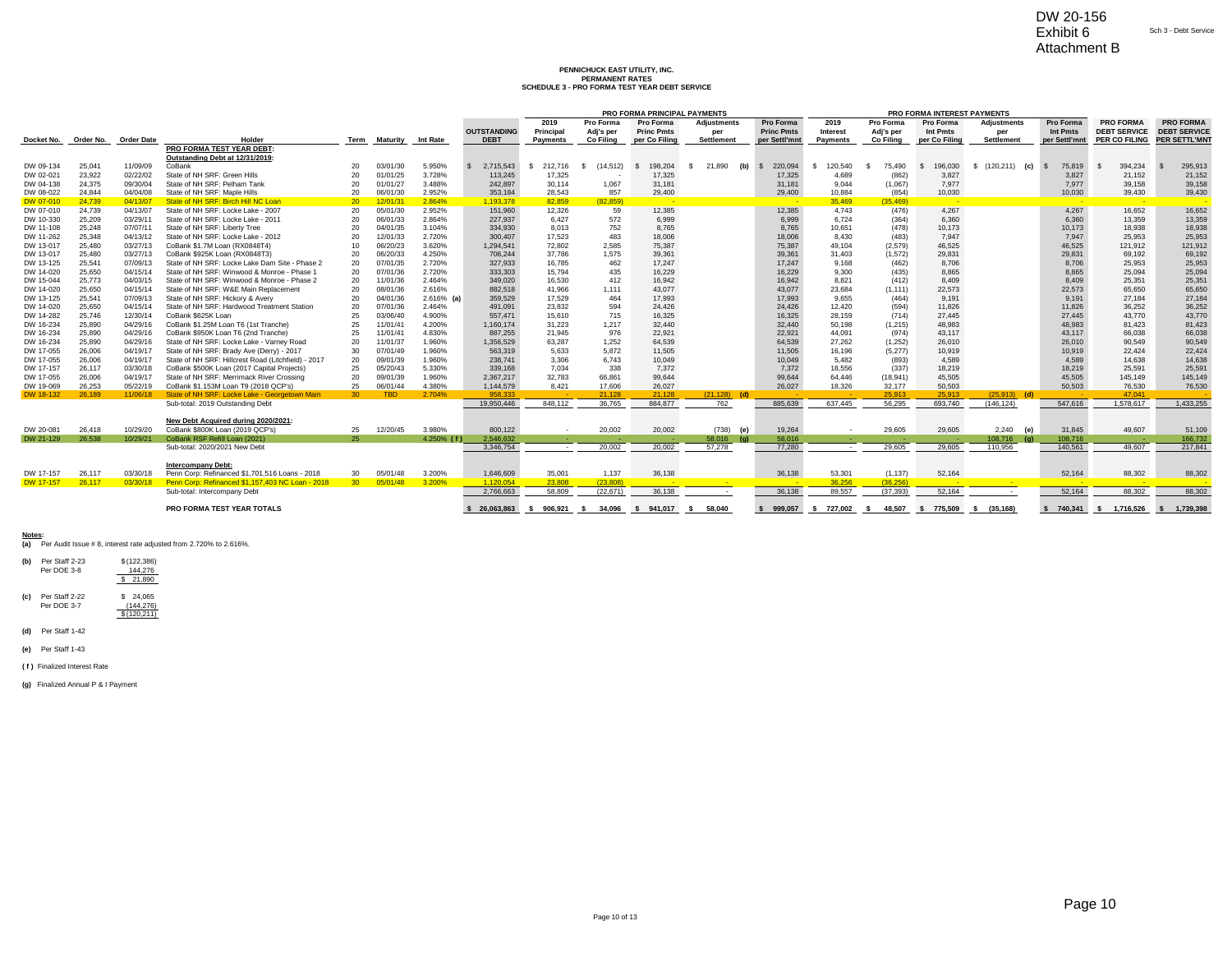#### **PERMANENT RATES DW 20-156 PENNICHUCK EAST UTILITY, INC. SCHEDULE 4 - REPORT OF PROPOSED RATE CHANGES (PER COST OF SERVICE STUDY)**

|                                                                                              |                  |                  | <b>Change in Annual Revenues</b><br><b>Permanent Rate</b> |                             |    |                                     |    |                               |    |                                    |    |                        |            |  |  |  |
|----------------------------------------------------------------------------------------------|------------------|------------------|-----------------------------------------------------------|-----------------------------|----|-------------------------------------|----|-------------------------------|----|------------------------------------|----|------------------------|------------|--|--|--|
|                                                                                              | <b>Effect of</b> | Average          |                                                           | Pro Forma                   |    | Less:<br>Pro Forma                  |    | Pro Forma<br><b>Test Year</b> |    | Proposed<br><b>Distribution of</b> |    | Change in              |            |  |  |  |
| <b>Rate or Class</b>                                                                         | Proposed         | <b>Number</b>    |                                                           | <b>Test Year</b>            |    | QCPAC                               |    | <b>Base Rate</b>              |    | Revenue                            |    | <b>Annual Revenues</b> |            |  |  |  |
| of Service                                                                                   | Change           | <b>Customers</b> |                                                           | Revenues                    |    | <b>Revenues</b>                     |    | <b>Revenues</b>               |    | Requirement                        |    | Amount                 | % Increase |  |  |  |
| G-M                                                                                          | Increase         | 7,927            | \$                                                        | 7,615,684                   | \$ | (220, 380)                          | \$ | 7,395,304                     | \$ | 8,931,198                          | \$ | 1,535,894              | 20.77%     |  |  |  |
| Private FP                                                                                   | 320              |                  |                                                           | 369,587                     |    | (10, 695)                           |    | 358,892                       |    | 358,892                            |    |                        | 0.00%      |  |  |  |
| FP - Hydrants                                                                                | Decrease         |                  |                                                           | 877,403                     |    | (25, 390)                           |    | 852,013                       |    | 769,098                            |    | (82, 915)              | $-9.73%$   |  |  |  |
| Windham Public Hydrant                                                                       | Increase         | 357              |                                                           | 39,727                      |    | (1, 150)                            |    | 38,577                        |    | 39,640                             |    | 1,063                  | 2.76%      |  |  |  |
| Raymond Public Hydrant                                                                       | Increase         | 248              |                                                           | 6,322                       |    | (183)                               |    | 6,139                         |    | 7,638                              |    | 1,499                  | 24.42%     |  |  |  |
| Lee Public Hydrant                                                                           | Increase         | 34               |                                                           | 4,440                       |    | (128)                               |    | 4,312                         |    | 4,519                              |    | 207                    | 4.80%      |  |  |  |
| <b>Exeter Public Hydrant</b>                                                                 | Decrease         | 52               |                                                           | 5,771                       |    | (167)                               |    | 5,604                         |    | 5,355                              |    | (249)                  | $-4.44%$   |  |  |  |
| <b>Birch Hill Public Hydrant</b>                                                             | Decrease         | 216              |                                                           | 11,434                      |    | (331)                               |    | 11,103                        |    | 10,799                             |    | (304)                  | $-2.74%$   |  |  |  |
| <b>Bow Public Hydrant</b>                                                                    | Increase         | 26               |                                                           | 2,307                       |    | (67)                                |    | 2,240                         |    | 2,552                              |    | 312                    | 13.93%     |  |  |  |
| <b>Revenues from Water Sales</b>                                                             |                  | 8,251            |                                                           | 8,932,675                   |    | (258, 491)                          |    | 8,674,184                     |    | 10,129,691                         |    | 1,455,507              | 16.78%     |  |  |  |
| North Country Capital Recovery Surcharge                                                     | Decrease         | 1,199            |                                                           | 181,603                     |    |                                     |    | 181,603                       |    | 178,915                            |    | (2,688)                | $-1.48%$   |  |  |  |
| Revenues from Water Sales and NCCRS                                                          |                  | 8,251            |                                                           | 9,114,278                   |    | (258, 491)                          |    | 8,855,787                     |    | 10,308,606                         |    | 1,452,819              | 16.41%     |  |  |  |
| <b>Other Operating Revenues</b>                                                              |                  |                  |                                                           | 30,188                      |    |                                     |    | 30,188                        |    | 30,188                             |    |                        | 0.00%      |  |  |  |
| <b>Total Operating Revenues</b>                                                              |                  | 8,251            | \$                                                        | 9,144,466                   | -5 | (258, 491)                          |    | 8,885,975                     | \$ | 10,338,794                         | s. | 1,452,819              | 16.35%     |  |  |  |
| <b>Comparison of Proposed Revenues per</b><br>Revenue Requirement and Cost of Service Study: |                  |                  |                                                           | Per Att A<br><b>Summary</b> |    | Per Cost of<br><b>Service Study</b> |    | <b>Difference</b>             |    |                                    |    |                        |            |  |  |  |
| Revenues from Water Sales                                                                    |                  |                  | \$                                                        | 10,130,530                  | \$ | 10,129,691                          | \$ | (839)                         |    |                                    |    |                        |            |  |  |  |
| North Country Capital Recovery Surcharge                                                     |                  |                  |                                                           | 178,915                     |    | 178,915                             |    |                               |    |                                    |    |                        |            |  |  |  |
| <b>Other Operating Revenues</b>                                                              |                  |                  |                                                           | 30,188                      |    | 30,188                              |    |                               |    |                                    |    |                        |            |  |  |  |

**Percentage Difference -0.01%**

Page 11 of 13

**Total Operating Revenues \$ 10,339,633 \$ 10,338,794 \$ (839)**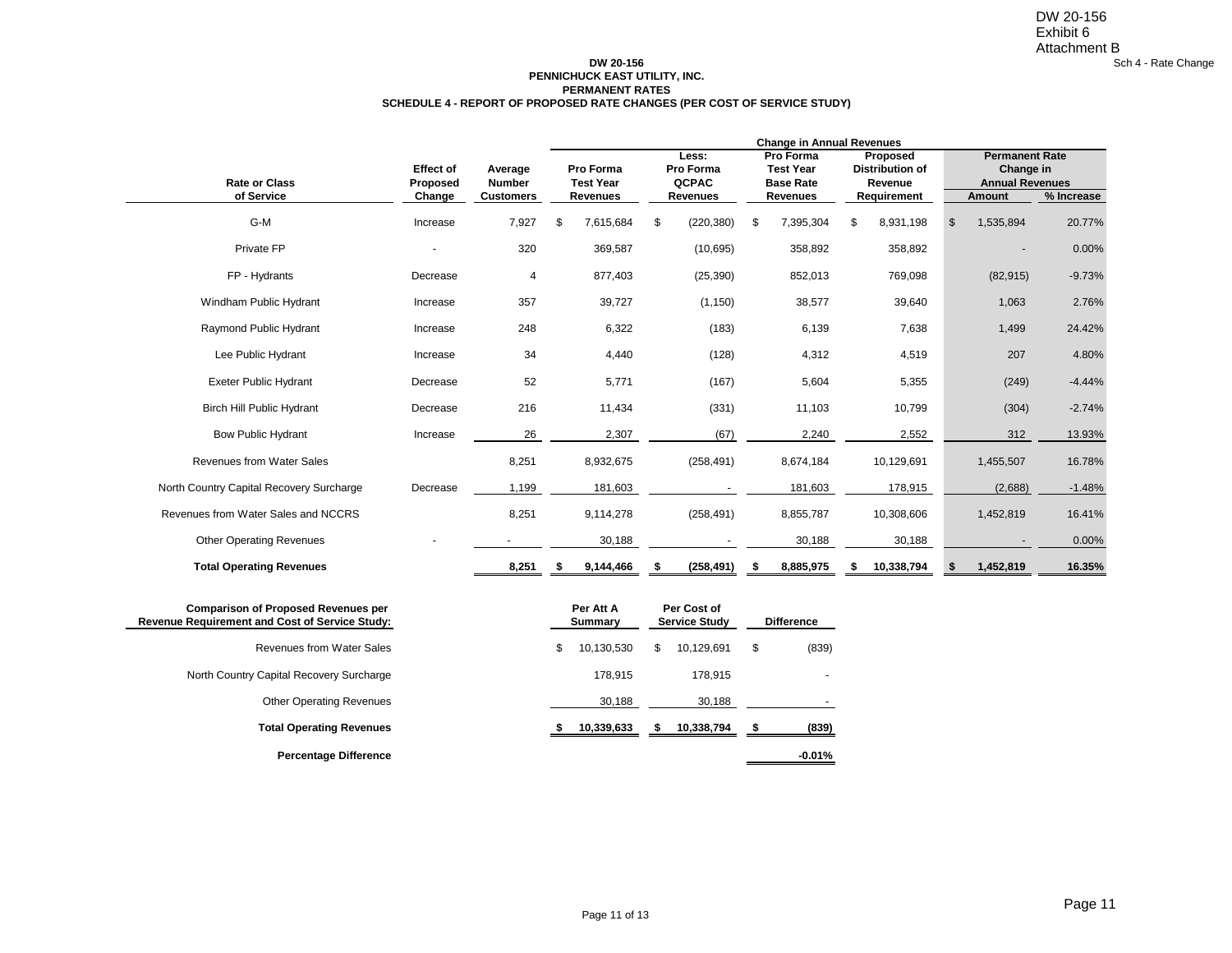## DW 20-156 Exhibit 6

### **PERMANENT RATES DW 20-156 PENNICHUCK EAST UTILITY, INC. SCHEDULE 5 - PROPERTY TAX EXPENSE ANALYSIS**

Sch 5 -Property Tax Adj Attachment B

|                   |                                                                                  |                                                                     |                                                    |                                                      | 2019                                                                |                                           |                                                  |                                                        |                                                                     |                                      |                                                      |                                                                                  | 2020                                               |                                                                   |                                                                  |          |                    |                                                                  |
|-------------------|----------------------------------------------------------------------------------|---------------------------------------------------------------------|----------------------------------------------------|------------------------------------------------------|---------------------------------------------------------------------|-------------------------------------------|--------------------------------------------------|--------------------------------------------------------|---------------------------------------------------------------------|--------------------------------------|------------------------------------------------------|----------------------------------------------------------------------------------|----------------------------------------------------|-------------------------------------------------------------------|------------------------------------------------------------------|----------|--------------------|------------------------------------------------------------------|
|                   |                                                                                  |                                                                     | <b>First Issue</b>                                 |                                                      |                                                                     | <b>Second Issue</b>                       |                                                  | <b>Total</b>                                           |                                                                     | <b>First Issue</b>                   |                                                      |                                                                                  | <b>Second Issue</b>                                |                                                                   | <b>Total</b>                                                     |          | <b>Adjustments</b> | Adjusted                                                         |
|                   |                                                                                  | <b>Assess</b>                                                       | Rate                                               | Tax                                                  | Assess                                                              | Rate                                      | Tax                                              | Payment                                                | <b>Assess</b>                                                       | Rate                                 | Tax                                                  | <b>Assess</b>                                                                    | Rate                                               | Tax                                                               | Payment                                                          | Rate     | Total              | Tax                                                              |
| <b>ATKINSON:</b>  | 000001-00023                                                                     | 83,100<br>\$                                                        | \$7.87                                             | - \$<br>654                                          | 79,100<br>-\$                                                       | \$15.53                                   | - \$<br>574                                      | 1,228<br>- \$                                          | 79,100<br>- \$                                                      | \$7.76                               | 614<br>$\mathbb{S}$                                  | 87,600<br>- \$                                                                   | \$16.24                                            | 809<br>- \$                                                       | 1,423<br>\$                                                      | <b>S</b> | S                  | \$<br>1,423                                                      |
| <b>BARNSTEAD:</b> | 046-007<br>014-008-001<br>014-009<br>048-001-00X                                 | 18,500<br>3,923,159<br>873<br>12,500<br>3,955,032                   | 10.25<br>10.25<br>10.25<br>10.25                   | 190<br>40,212<br>9<br>128<br>40,539                  | 18,500<br>4,042,275<br>1,099<br>12,500<br>4,074,374                 | 20.99<br>20.99<br>20.99<br>20.99          | 199<br>44,635<br>14<br>134<br>44,982             | 388<br>84,847<br>23<br>262<br>85,521                   | 18,500<br>4,042,275<br>1,099<br>12,500<br>4,074,374                 | 10.49<br>10.49<br>10.49<br>10.49     | 194<br>42,403<br>12<br>131<br>42,740                 | 18,500<br>4,265,745<br>1,027<br>4,285,272                                        | 21.24<br>21.24<br>21.24                            | 199<br>48,201<br>10<br>48,410                                     | 393<br>90,604<br>22<br>131 (h)<br>91,150                         |          | (131)<br>(131)     | 393<br>90,604<br>22<br>91,019                                    |
| BOW:              | 28-3-43-B-UO<br>15-3-109-UO<br>44-2-134-UO                                       | 360,500<br>412,500<br>46,000<br>819,000                             | 12.41<br>12.41<br>12.41                            | 4,474<br>5,119<br>571<br>10,164                      | 398,100<br>412,500<br>46,000<br>856,600                             | 24.35<br>24.35<br>24.35                   | 5,220<br>4,925<br>549<br>10,694                  | 9,694<br>10,044<br>1,120<br>20,858                     | 398,100<br>412,500<br>46,000<br>856,600                             | 12.18<br>12.18<br>12.18              | 4,849<br>5,024<br>560<br>10,433                      | 445,000<br>489,000<br>52,000<br>986,000                                          | 23.69<br>23.69<br>23.69                            | 5,693<br>6,560<br>672<br>12,925                                   | 10,542<br>11,584<br>1,232<br>23,358                              |          |                    | 10,542<br>11,584<br>1,232<br>23,358                              |
| <b>CHESTER:</b>   | 017-102-000                                                                      | 19,200                                                              | 10.98                                              | 211                                                  | 11,300                                                              | 18.87                                     | $\overline{2}$                                   | 213                                                    | 11,300                                                              | 9.43                                 | 107                                                  | 11,300                                                                           | 18.63                                              | 104                                                               | 211                                                              |          |                    | 211                                                              |
| <b>CONWAY:</b>    | 232-140<br>231-56<br>997-002<br>231-139.031                                      | 55,300<br>40,900<br>744,700<br>2.500<br>843,400                     | 9.27<br>10.44<br>9.27<br>9.90                      | 513<br>427<br>6,903<br>25<br>7,868                   | 54,100<br>47,900<br>999,900<br>2,500<br>1,104,400                   | 16.32<br>18.30<br>16.32<br>17.55          | 370<br>450<br>9,415<br>19<br>10,254              | 883<br>877<br>16,318<br>44<br>18,122                   | 54,100<br>999,900<br>2.500<br>1,056,500                             | 8.16<br>8.16<br>8.78                 | 441<br>8,159<br>22<br>8,623                          | 54,100<br>999,900<br>2.500<br>1.056.500                                          | 15.39<br>15.39<br>16.72                            | 391<br>7,229<br>20<br>7,640                                       | 833<br>15,388<br>42<br>16,263                                    |          |                    | 833<br>15,388<br>42<br>16,263                                    |
| DERRY:            | 09-015<br>05-038-A                                                               | 329,698<br>83,700<br>413,398                                        | 12.00<br>12.00                                     | 3,955<br>1,004<br>4,959                              | 711,365<br>83,700<br>795,065                                        | 24.06<br>24.06                            | 13,161<br>1,010<br>14,171                        | 17,115<br>2,014<br>19,129                              | 711,365<br>83,700<br>795,065                                        | 12.03<br>12.03                       | 8.558<br>1,007<br>9,565                              | 955,211<br>83,700<br>1,038,911                                                   | 22.46<br>22.46                                     | 12,896<br>873<br>13,769                                           | 21,454<br>1,880<br>23,334                                        |          |                    | 21,454<br>1,880<br>23,334                                        |
| <b>EXETER:</b>    | 115-30                                                                           | 8,700                                                               | 12.56                                              | 109                                                  | 11,200                                                              | 21.29                                     | 129                                              | 238                                                    | 11,100                                                              | 10.65                                | 118                                                  | 11,100                                                                           | 22.50                                              | 132                                                               | 250                                                              |          |                    | 250                                                              |
| HOOKSETT:         | <b>WATR-0001</b><br>0005-0116-000W                                               | 262,200<br>630,500<br>892,700                                       | 9.97<br>9.97                                       | 2,614<br>6,286<br>8,900                              | 262,200<br>630,500<br>892,700                                       | 19.36<br>19.36                            | 2,462<br>5,920<br>8,382                          | 5,076<br>12,206<br>17,283                              | 262,200<br>645,500<br>907,700                                       | 9.68<br>9.68                         | 2,538<br>6,248<br>8,787                              | 262,200<br>645,500<br>907,700                                                    | 20.51<br>20.51                                     | 2,840<br>6,991<br>9,830                                           | 5,378<br>13,239<br>18,617                                        |          |                    | 5,378<br>13,239<br>18,617                                        |
| LEE:              | 000036-000003                                                                    | 15,100                                                              | 14.14                                              | 214                                                  | 15,100                                                              | 29.10                                     | 226                                              | 439                                                    | 15,100                                                              | 14.56                                | 220                                                  | 15,100                                                                           | 29.54                                              | 226                                                               | 446                                                              |          |                    | 446                                                              |
| LITCHFIELD:       | 0016-0057<br>0011-0035                                                           | 14,872,800<br>16,000<br>14,888,800                                  | 10.54<br>10.54                                     | 156,759<br>169<br>156,928                            | 14,872,800<br>16,000<br>14,888,800                                  | 21.35<br>21.35                            | 160,775<br>173<br>160,948                        | 317,534<br>342<br>317,876                              | 14,872,800<br>16.000<br>14,888,800                                  | 10.68<br>10.68                       | 158,842<br>171<br>159,012                            | 15,106,000<br>19.100<br>15,125,100                                               | 16.87<br>16.87                                     | 95,997<br>151<br>96,148                                           | 254,838<br>322<br>255,160                                        |          |                    | 254,838<br>322<br>255,160                                        |
| LONDONDERRY:      | 10-142-0<br>$81 - 5 - 0$<br>$81 - 5 - 1$<br>7-108A-0<br>$4 - 3 - 21$<br>13-74-1A | 146,000<br>10,663,300<br>72,200<br>122,500<br>100,800<br>11,104,800 | 10.90<br>9.77<br>$\sim$<br>10.90<br>10.90<br>10.90 | 1,591<br>104,180<br>787<br>1,335<br>1,099<br>108,993 | 146,000<br>15,745,700<br>96,000<br>144,600<br>119,800<br>16,252,100 | 17.48<br>17.48<br>17.48<br>17.48<br>17.48 | 961<br>171,054<br>891<br>1,192<br>995<br>175,094 | 2,552<br>275,235<br>1,678<br>2,528<br>2,094<br>284,087 | 146,000<br>15,745,700<br>96,000<br>144,600<br>119,800<br>16,252,100 | 9.70<br>9.70<br>9.70<br>9.70<br>9.70 | 1,416<br>152,733<br>931<br>1,403<br>1,162<br>157,645 | 146,000<br>2,676,300<br>10,783,300<br>96,000<br>144,600<br>119,800<br>13,966,000 | 18.18<br>18.18<br>18.18<br>18.18<br>18.18<br>18.18 | 1,238<br>(104, 078)<br>196,040<br>814<br>1,226<br>1,016<br>96,257 | 2,654<br>48,655<br>196,040<br>1,745<br>2,629<br>2,178<br>253,902 |          |                    | 2,654<br>48,655<br>196,040<br>1,745<br>2,629<br>2,178<br>253,902 |
| <b>MIDDLETON:</b> | 000003-00016<br>000002-000013                                                    | 466,200<br>39,300<br>505,500                                        | 13.30<br>13.30                                     | 6,200<br>523<br>6,723                                | 466,200<br>40.000<br>506,200                                        | 24.82<br>24.82                            | 5,371<br>470<br>5,841                            | 11,571<br>993<br>12,564                                | 466,200<br>40.000<br>506,200                                        | 12.42<br>12.42                       | 5,790<br>497<br>6,287                                | 446,200<br>40.000<br>486,200                                                     | 26.95<br>26.95                                     | 6,235<br>581<br>6,816                                             | 12,025<br>1,078<br>13,103                                        |          |                    | 12,025<br>1,078<br>13,103                                        |